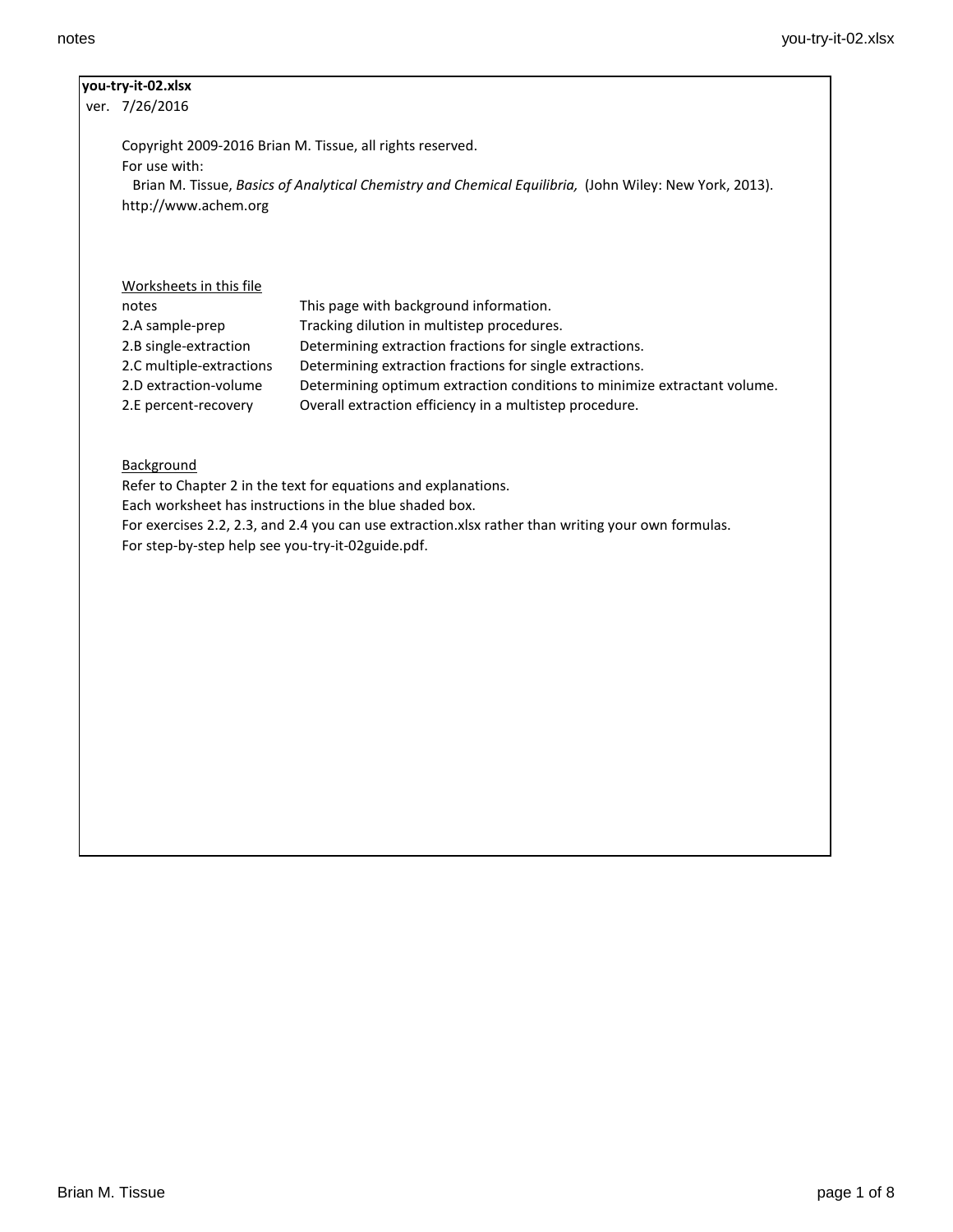### **You-Try-It 2.A Sample Preparation**

Two sample preparations for vitamin tablets are listed in Procedures 2.A.1 and 2.A.2.

Table 2.A lists the amount of each vitamin in a tablet and the conversion factors for vitamin units (IU).

The table also provides formula weights, but these are not needed to answer the questions.

The internal standards are deuterated versions of the analytes.

The details of the actual analysis are omitted, as they are not necessary to answer the questions.

1. Calculate the ppm concentrations of vitamins A, D, E and K in the final extract solution for Procedure 2.A.1.

2. Calculate the ppm concentrations of vitamins A and E in the final extract solution for Procedure 2.A.2.

| Table 2.A            |           | each tablet contains: |    | 1 IU is the biological equivalent of: | f.w. $(g/mol)$ |         |
|----------------------|-----------|-----------------------|----|---------------------------------------|----------------|---------|
| Retinyl Acetate      | Vitamin A | 5000                  | IU | 0.30                                  | μg             | 328.490 |
| Ergocalciferol       | Vitamin D | 400                   | IU | 0.025                                 | μg             | 396.650 |
| α-Tocopheryl Acetate | Vitamin E | 30                    | IU | 1000                                  | μg             | 472.743 |
| Phylloguinone        | Vitamin K | 25                    | μg | $---$                                 |                | 450.700 |

# **Initial Preparation**

grind 20 tablets to a fine powder using a mortar and pestle (each tablet is 1.5 g) measure weights to 0.01 g unless specified otherwise.

# **Procedure 2.A.1**

*Measurement of Retinyl Acetate, α-Tocopheryl Acetate, Ergocalciferol, and Phylloquinone (Phytonadione).* Dissolve a 0.60 g portion of the powder in EDTA solution at 45 °C.

Add internal standard solutions containing retinyl acetate-d6, vitamin K1-d4, and vitamin D2-d3, respectively. (The internal standards are measured simultaneously without affecting the analyte measurement.) Place in an ultrasonicating bath for 10 min.

Extract analytes into hexane by shaking overnight. Perform the extraction five times.

Combine hexane extracts, add pure hexane to make up to 50.0 mL in a volumetric flask, mix. Analyze solution by liquid chromatography/mass spectrometry (LC/MS).

| sample mass:<br>tablet mass:<br>extract volume: |                  |                   |               |                          |  |
|-------------------------------------------------|------------------|-------------------|---------------|--------------------------|--|
| analyte                                         | analyte<br>per g | analyte<br>amount | analyte<br>μg | analyte<br>concentration |  |
| vitamin A                                       |                  |                   |               |                          |  |
| vitamin D                                       |                  |                   |               |                          |  |
| vitamin E                                       |                  |                   |               |                          |  |
| vitamin K                                       |                  |                   |               |                          |  |
|                                                 |                  |                   |               |                          |  |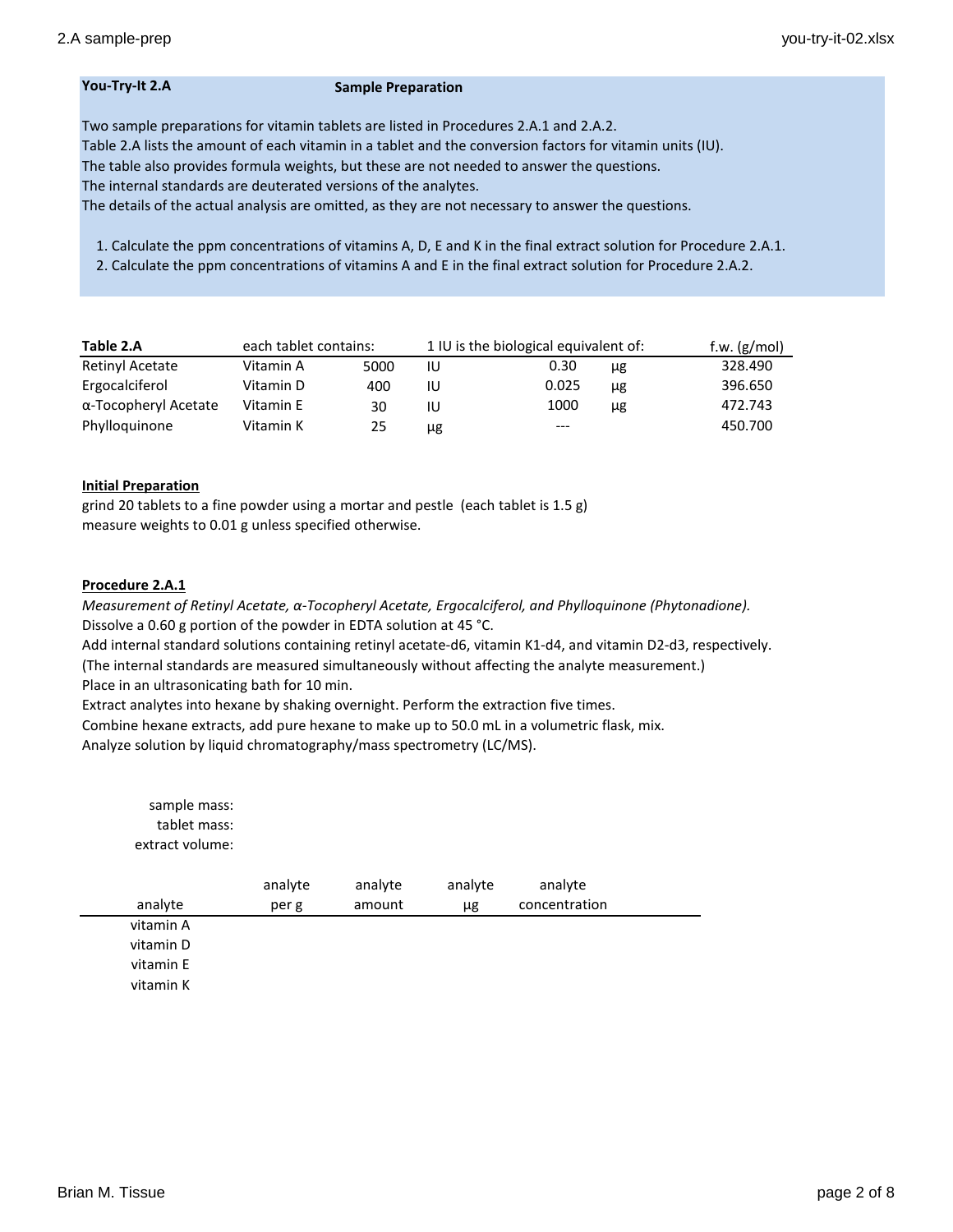# **Procedure 2.A.2**

*Measurement of Carotenoids, Retinyl Acetate, and α-Tocopheryl Acetate* Dissolve a 2 g portion of the powder in dilute hydrochloric acid and ultrasonicate at 37 °C for 25 min. Add internal standard solution (δ-tocopherol) and ultrasonicate an additional 5 min. Extract analytes into hexane by shaking overnight.

Perform at least three subsequent hexane extractions (1 h on the shaker) until organic layer is colorless. Combine hexane layers with additional pure hexane in a 50.0 mL volumetric flask and mix.

Remove 10.0 mL of extract, evaporated to dryness under nitrogen, and reconstituted in 1.0 mL of ethanol. Analyze by liquid chromatography with UV-vis absorbance detection.

| sample mass:<br>tablet mass:<br>extract volume:<br>extract fraction: |         |         |         |               |  |
|----------------------------------------------------------------------|---------|---------|---------|---------------|--|
|                                                                      | analyte | analyte | analyte | analyte       |  |
| analyte                                                              | per g   | amount  | μg      | concentration |  |
| vitamin A                                                            |         |         |         |               |  |
| vitamin E                                                            |         |         |         |               |  |

Procedures adapted from: NIST Analyses for Carotenoids and Fat-Soluble Vitamins *NIST SRM 3280 Certificate of Analysis* https://www-s.nist.gov/srmors/view\_cert.cfm?srm=3280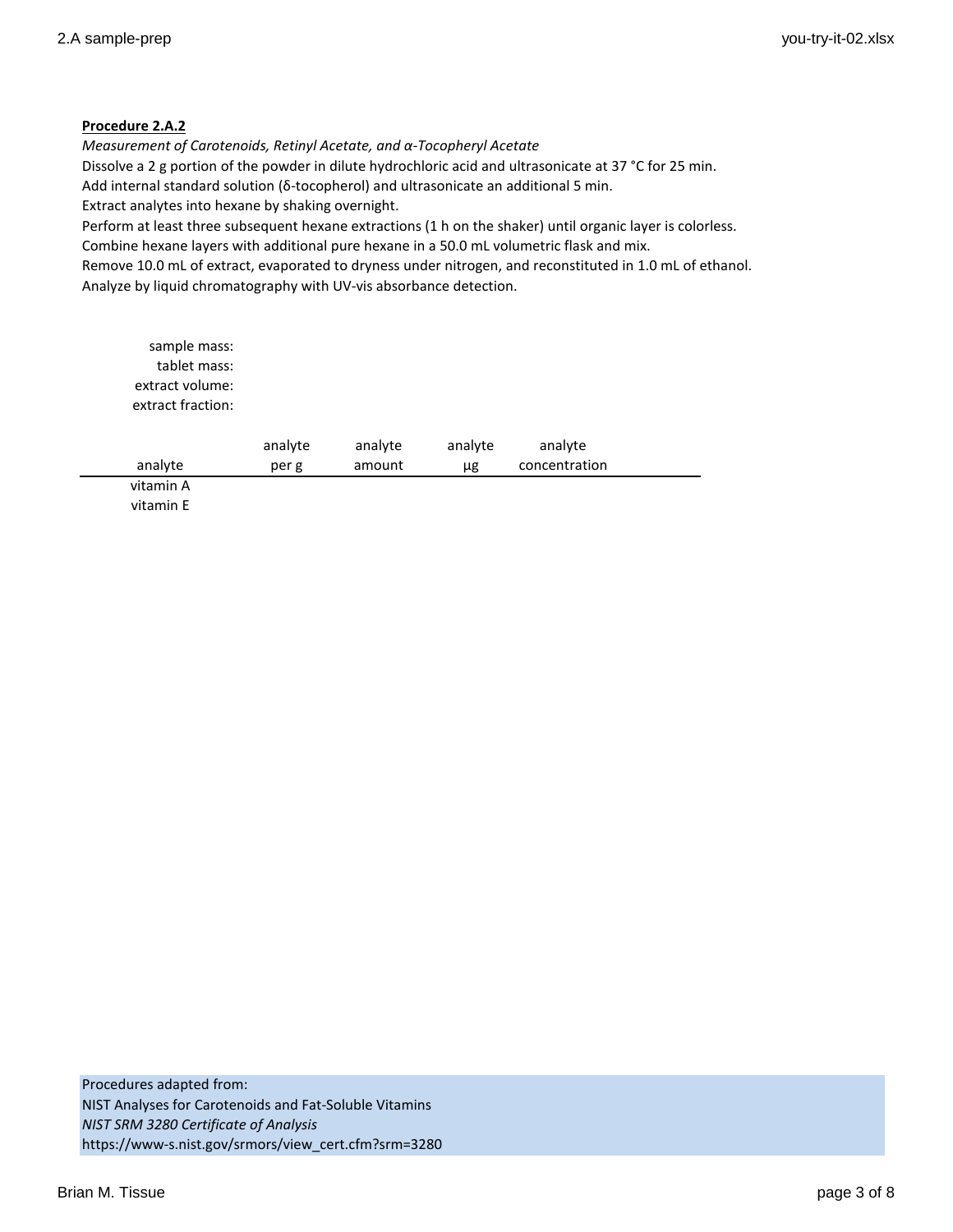# **You-Try-It 2.B Single Liquid-Liquid Extraction**

Table 2.B.1 and 2.B.2 give log*P* values for a series of solutes for an octanol-water extraction. Determine the extraction efficiency for a single extraction using an equal volume of the organic solvent. The water sample volume is 10 mL.

- 1. Write a formula to convert the logP values to  $K_D'$ .
- 2. Write a formula to find the fraction remaining in the aqueous phase,  $\alpha_{S(aq)}$ .
- 3. Convert  $\alpha_{S(aq)}$  to  $\alpha_{S(org)}$ .

| <b>Table 2.B.1</b> |      |           |                      |                |   |                  |                   |
|--------------------|------|-----------|----------------------|----------------|---|------------------|-------------------|
| compound           | logP | $K_{D}$ ' | $V_{\text{aq}}$ (mL) | $V_{org}$ (mL) | n | $\alpha_{S(aq)}$ | $\alpha_{S(org)}$ |
| 1-hexanol          | 2.03 |           | 10                   | 10             |   |                  |                   |
| benzene            | 2.13 |           | 10                   | 10             |   |                  |                   |
| 1-octanol          | 3.07 |           | 10                   | 10             |   |                  |                   |
| cyclohexane        | 3.44 |           | 10                   | 10             |   |                  |                   |
| hexane             | 4.00 |           | 10                   | 10             |   |                  |                   |
| octane             | 5.15 |           | 10                   | 10             | 1 |                  |                   |

| <b>Table 2.B.2</b> |         |           |                      |                       |                  |                   |
|--------------------|---------|-----------|----------------------|-----------------------|------------------|-------------------|
| compound           | logP    | $K_{D}$ ' | $V_{\text{aa}}$ (mL) | $V_{\text{org}}$ (mL) | $\alpha_{S(aq)}$ | $\alpha_{S(org)}$ |
| methanol           | $-0.74$ |           | 10                   | 10                    |                  |                   |
| ethanol            | $-0.30$ |           | 10                   | 10                    |                  |                   |
| acetone            | $-0.24$ |           | 10                   | 10                    |                  |                   |
| acetic acid        | $-0.17$ |           | 10                   | 10                    |                  |                   |

log*P* values from:

CRC Handbook of Chemistry and Physics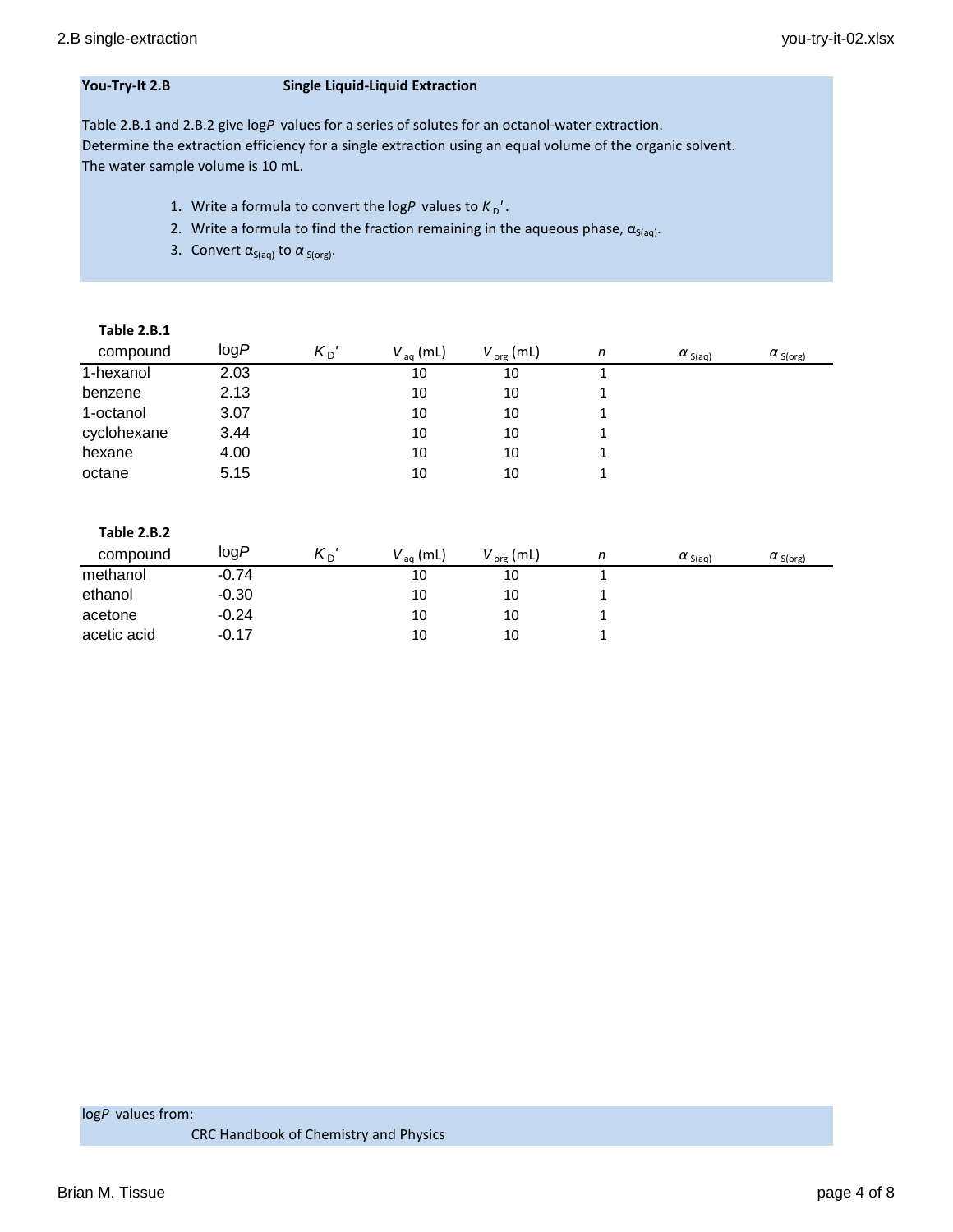# **You-Try-It 2.C Sequential Liquid-Liquid Extractions**

Table 2.B.2 from worksheet 2.B is copied here.

Copy the formulas for alpha that you entered on worksheet 2.B. Check that the results do not change on copying the formulas.

Determine the number of sequential extractions that are necessary to achieve the following efficiencies. Again use equal volumes of the aqueous and organic phases.

- 1. Extract > 95 % of each solute to the organic phase.
- 2. Extract > 99 % of each solute to the organic phase.

# **Table 2.C.1 Extract > 95 %**

| compound    | logP    | $K_{D}$ ' | $V_{\text{aq}}$ (mL) | $V_{org}$ (mL) | n | $\alpha_{S(aq)}$ | $\alpha_{S(org)}$ |
|-------------|---------|-----------|----------------------|----------------|---|------------------|-------------------|
| methanol    | $-0.74$ | 0.18      | 10                   | 10             |   |                  |                   |
| ethanol     | $-0.30$ | 0.50      | 10                   | 10             |   |                  |                   |
| acetone     | $-0.24$ | 0.58      | 10                   | 10             |   |                  |                   |
| acetic acid | $-0.17$ | 0.68      | 10                   | 10             |   |                  |                   |

# **Table 2.C.2 Extract > 99 %**

| compound    | logP    | $K_{\mathsf{D}}$ | $V_{aq}$ (mL) | $V_{org}$ (mL) | $\alpha_{S(aq)}$ | $\alpha$ S(org) |
|-------------|---------|------------------|---------------|----------------|------------------|-----------------|
| methanol    | $-0.74$ | 0.18             | 10            | 10             |                  |                 |
| ethanol     | $-0.30$ | 0.50             | 10            | 10             |                  |                 |
| acetone     | $-0.24$ | 0.58             | 10            | 10             |                  |                 |
| acetic acid | $-0.17$ | 0.68             | 10            | 10             |                  |                 |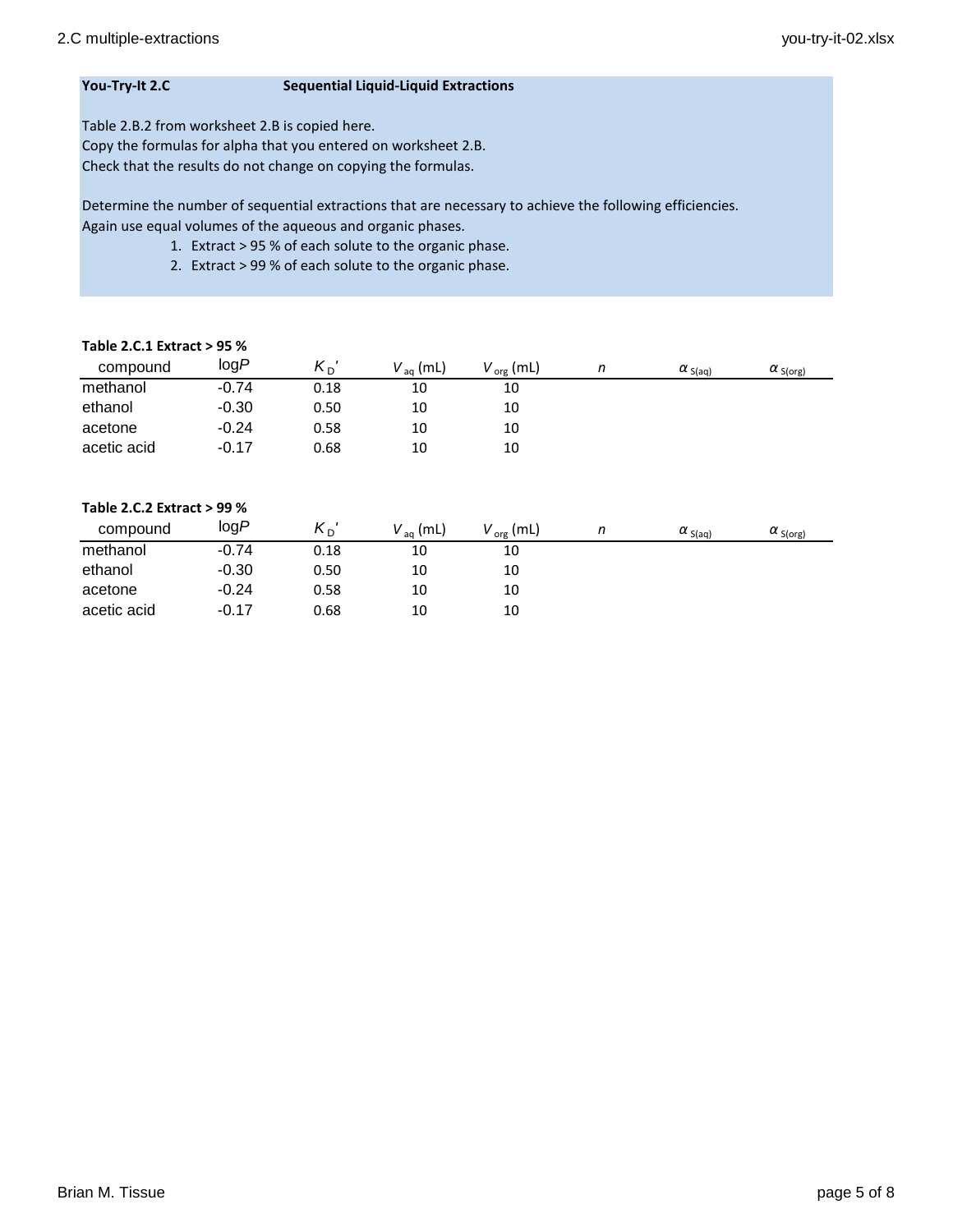### **You-Try-It 2.D Optimizing a Liquid-Liquid Extraction**

An accepted method uses diethyl ether to extract acetic acid from water samples.

The extraction calculations in Table 2.D.1 show that the total organic volume is high, e.g.:

≥ 200 mL for most values of *n* .

You want to determine if changing the extraction solvent to 1-octanol can reduce *n* and the amount of solvent. The log*P* and distribution constants for acetic acid are given in the top table to the left. Determine optimal conditions for extracting acetic acid from a water sample with 1-octanol. Constraints:

> the water sample is 10 mL the extraction should transfer > 99.5 % of the acetic acid the total extractant volume should be less than ≈ 150 mL doing more than 10 extractions is too time consuming

- 1. Set up Table 2.D.2 for 1-octanol similar to the one for diethyl ether. Hints: Vary  $n$  (3,4,5,...) and  $V_{S(org)}$  (50, 100, 150 mL,...) to find extraction efficiencies. For larger *n*, refine  $V_{S(org)}$  in smaller increments to find conditions that give > 99.5 extraction.
- 2. Determine the optimal conditions from the results.

## **acetic acid distribution constants**

| organic phase | logP    | $K_{\Gamma}$ | $V_{\text{aq}}$ (mL) |
|---------------|---------|--------------|----------------------|
| diethyl ether | $-0.36$ | 0.44         | mL                   |
| 1-octanol     | $-0.17$ | 0.68         |                      |

| Table 2.D.1    | diethyl ether |                  |                   |                         |
|----------------|---------------|------------------|-------------------|-------------------------|
| $V_{org}$ (mL) | n             | $\alpha_{S(aq)}$ | $\alpha_{S(org)}$ | $V_{\text{total}}$ (mL) |
| 100            | 3             | 0.006            | 0.994             | 300                     |
| 105            | 3             | 0.006            | 0.994             | 315                     |
| 110            | 3             | 0.005            | 0.995             | 330                     |
|                |               |                  |                   |                         |
| 60             | 4             | 0.006            | 0.994             | 240                     |
| 65             | 4             | 0.005            | 0.995             | 260                     |
| 70             | 4             | 0.004            | 0.996             | 280                     |
|                |               |                  |                   |                         |
| 40             | 5             | 0.006            | 0.994             | 200                     |
| 42             | 5             | 0.005            | 0.995             | 210                     |
|                |               |                  |                   |                         |
| 30             | 6             | 0.007            | 0.993             | 180                     |
| 32             | 6             | 0.005            | 0.995             | 192                     |
|                |               |                  |                   |                         |
| 25             | 7             | 0.006            | 0.994             | 175                     |
| 26             | 7             | 0.005            | 0.995             | 182                     |
|                |               |                  |                   |                         |
| 20             | 8             | 0.007            | 0.993             | 160                     |
| 21             | 8             | 0.005            | 0.995             | 168                     |
|                |               |                  |                   |                         |
| 17             | 9             | 0.007            | 0.993             | 153                     |
| 18             | 9             | 0.005            | 0.995             | 162                     |
|                |               |                  |                   |                         |
| 15             | 10            | 0.006            | 0.994             | 150                     |
| 16             | 10            | 0.005            | 0.995             | 160                     |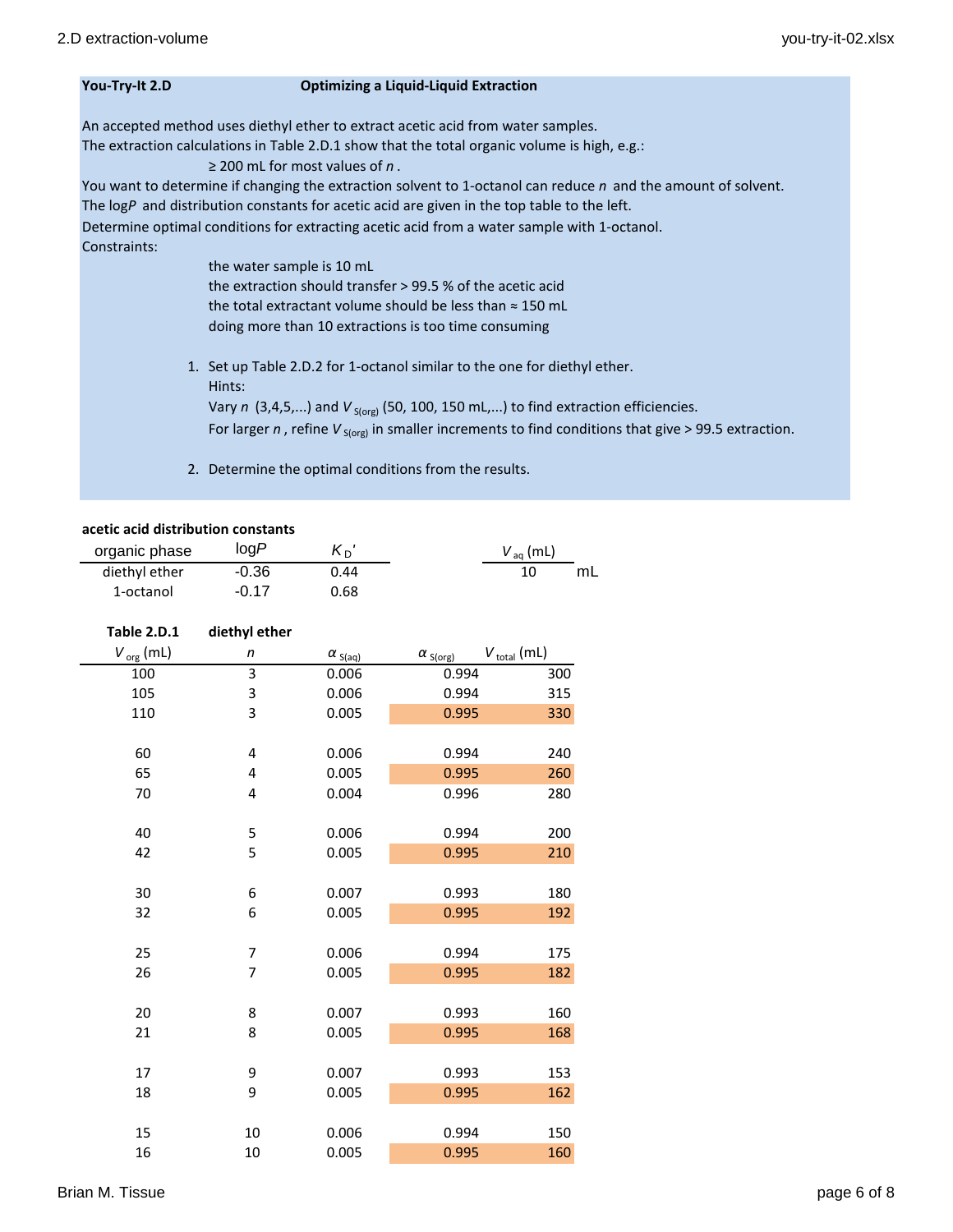**Table 2.D.2 1-octanol**  $V_{org}$  (mL) *n*  $\alpha_{S(aq)}$   $\alpha_{S(org)}$   $V_{total}$  (mL)